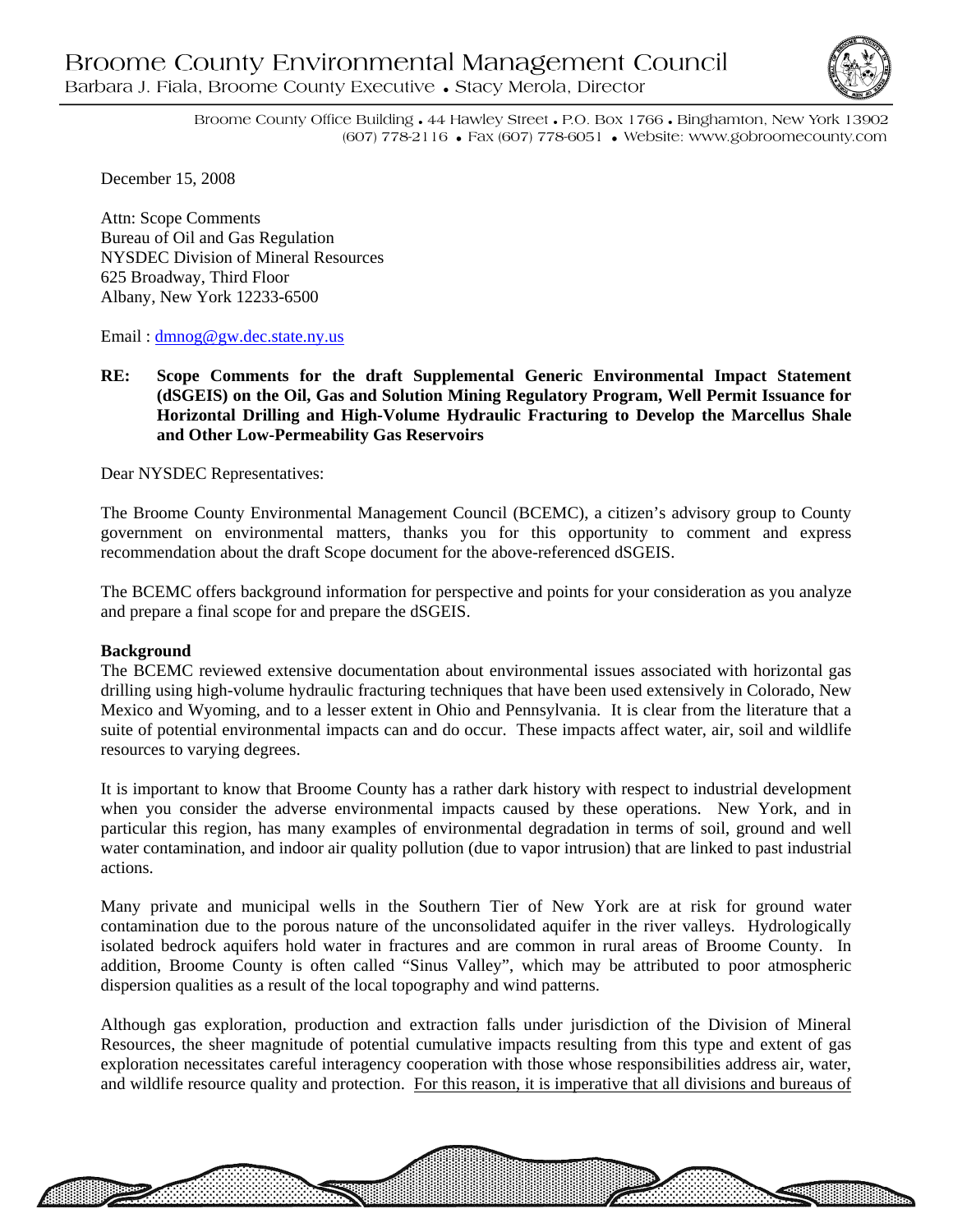not only the NYSDEC, but of other relevant agencies address this topic in a coordinated and transparent manner.

With the previous background statements in mind, the Broome County EMC offers the following recommendations and comments:

### **Land Use Impacts - Long-Term and Cumulative**

It must be recognized that horizontal gas drilling, and the subsequent delivery infrastructure, constitutes a significant change in land uses for rural regions of the state that contain the majority of agricultural, natural and rural land areas. These new uses add up to a shift to industrial land use within the most 'wild' regions of the state. To plan for and adequately mitigate adverse impacts from advances in the gas drilling and development industry, it is crucial that the dSGEIS consider potential cumulative and long-term impacts when evaluating impacts on air, soil and water quality; wildlife and regional ecosystems; environmental justice and human health and quality of life.

#### **Regulatory Impact Assessment**

The DEC should conduct a Regulatory Impact Assessment to address staffing and oversight matters and include this assessment as part of the dSGEIS.

### **Community Health Impact Assessment**

Cumulative and sometimes indirect impacts stemming from hydraulic fracturing actions have the potential to impact communities for years to come. As part of the dSGEIS, the DEC should advocate for the State Health Department to conduct an independent, comprehensive Community Health Impact Assessment specific to the oil and gas development industry before drilling permits are issued to address air, water, and soil issues (potential contamination), but also social environmental justice concerns.

### **Revise the Mining Environmental Assessment Form (EAF)**

The DEC should modify/update the existing drilling EAF to include more useful and relevant information about environmental and social conditions related to horizontal drilling so that reviewers can make better informed decisions.

### **Require Use of Best Management Practices and Technologies**

- 1. The DEC should require by permit condition or through regulation that all drilling operations use closedloop systems to limit release and exposure to toxic and/or waste materials.
- 2. The DEC should support Assembly bill A11606 or other regulation calling for use of non-toxic fracturing solutions.
- 3. The DEC should require that pumping/compressor stations use fuel-efficient and low-noise engines and compressor designs, and require building wraps to further mitigate noise impacts.
- 4. The DEC should require use of electric generators whenever power supplies exist and whenever practical to help mitigate impacts from diesel fumes. In addition, use of clean fuels, such as low-sulfur diesel, should be mandated because of the duration and magnitude of action.
- 5. Require submission of Spill Prevention Response/Countermeasures Plan as a requirement for a permit. Ensure that all drill pads have secondary containment and/or ensure that all tanks and mixing areas where fracturing fluids will be combined have secondary containment in place. Bulk storage of mixing agents onsite should require special permit conditions to ensure safety.
- 6. The DEC should require by permit condition or through regulation that all gas drilling, fracturing, extraction and delivery operations comply with all state health, agriculture and markets, soil and water, and environmental conservation laws and standards, and meet the equivalent of or exceed all federal standards and regulations (Safe Drinking Water Act, Clean Air Act, Clean Water Act, Resource Conservation and Recovery Act, etc).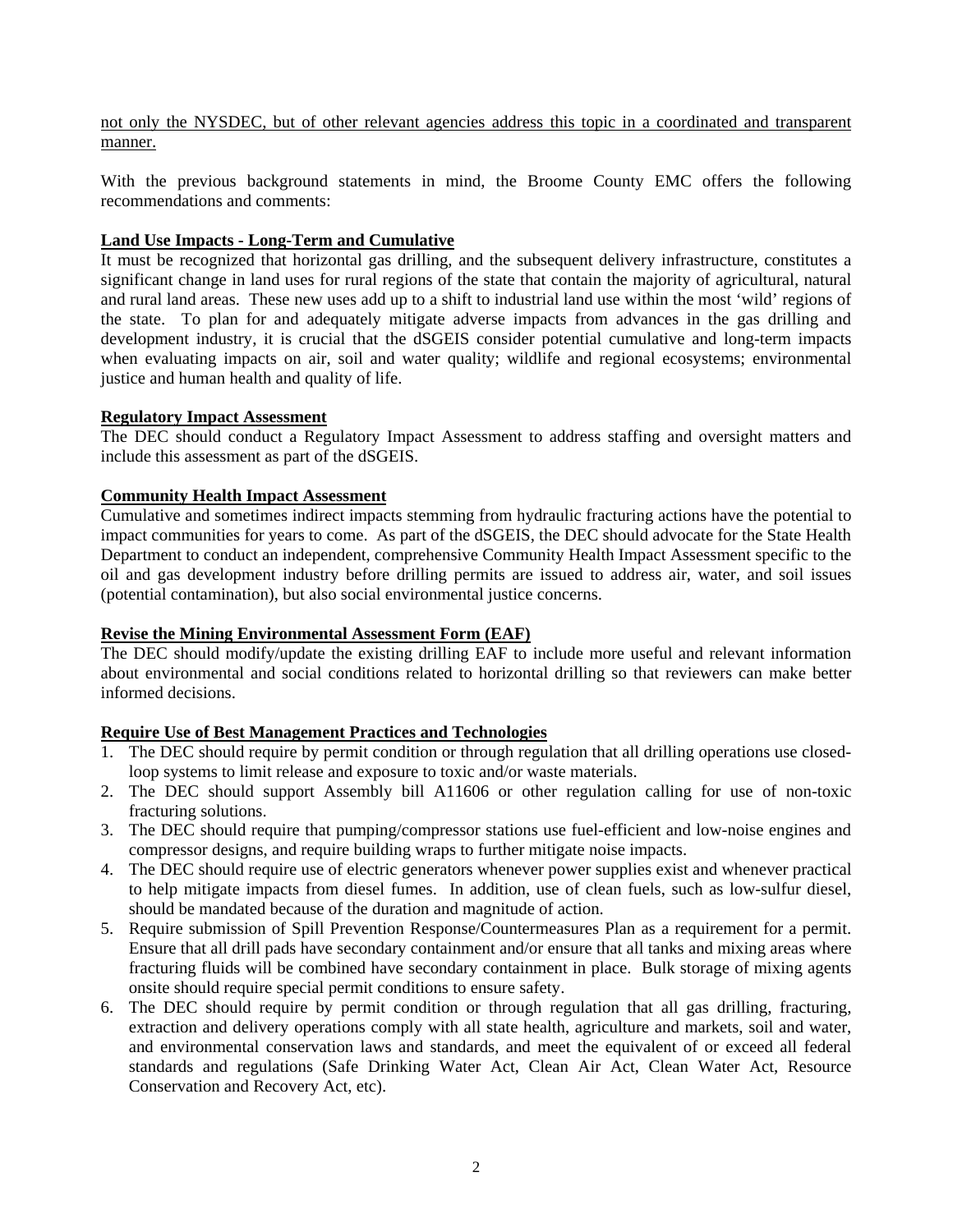## **Require Use of Benchmark and Milestone-Based Resource Quality Testing**

- 1. The DEC, working with NYSDOH, should require by permit condition or through regulation that the vicinity of any proposed drill site undergo baseline testing of the local soil, water and air (at the expense of the drilling company and only by state certified contractors) to establish background levels for all pollutants that are an expected consequence of the drilling operation.
- 2. This testing should be repeated at critical times during the drilling activity, and again once the drilling is complete and the drill site reclaimed.
- 3. To accomplish this testing, full disclosure of the chemicals and materials used in the fracturing, drilling and maintenance processes must be disclosed to the DEC, the local Health Department and to local Emergency Services/Planning Coordinators.
- 4. The DEC should require testing of the sand product used in fracturing to ensure it is free of contaminants. DEC should also require disclosure of other proppant agents that can and will be used for fracturing.
- 5. DEC must also require that waste brines be tested for other contaminants before authorizing a beneficial use for roadways.
- 6. The DEC should require site photographs accompany each permit for pre and post operation documentation.

**Establish Drill Site Standards** that protect human health, comfort, and natural resources from all potential adverse impacts of the drilling operation (setbacks, steep slopes, roadways, erosion control, air quality, closed-loop systems, etc.)

- 1. The DEC should require by permit condition or through regulation justifiable setback requirements from source water supplies, critical habitat areas, sensitive infrastructure (erosion and flood control, dams, flood hazard areas, wetlands, etc), residential and institutional developments, etc.
- 2. Meaningful setback limits for air quality must be based on dispersion analyses for all drilling-related airborne pollutants for a full range of topographical situations, meteorological conditions and the number of operating drill sites within a community.
- 3. Although controlled by conditions in lease agreement between landowners and gas companies, DEC should evaluate drilling permit applications for potential impacts resulting from citing drill pads and/or access roads on steep slopes. Whenever possible, drill sites or access roads must not be permitted on steep slopes to reduce the risk of contamination from spills and to reduce opportunities for erosion.
- 4. To reduce the chance for invasive species introduction, foreign soils or fills must not be permitted onto a drill site. Unused freshwater disposal into other bodies of water poses another opportunity for transfer of invasive species and is therefore discouraged. Similarly, soils and fills should not be transported from a site to other locations.
- 5. Drill site selection must consider the impact of future feeder and transmission lines that provide delivery of natural gas from viable wells.
- 6. Drill site selection must consider the potential adverse impacts to local aircraft operations in the vicinity of local public and private airports.
- 7. Prohibit water extraction from local aquifers that could compromise water supplies. Make it a permit requirement that damage to a public or private water supply by pollution or diminution be fixed, or the water supply replaced.
- 8. Prohibit open waste pools (refer to closed-loop system recommendation made earlier). If pits are permitted, they must be reclaimed within 45 days of operation. The BCEMC expresses significant concern over the number of DEC inspectors available for the frequency and level of oversight and the quality and types of training they are receiving. Effective training of DEC personnel must also encompass the evolving and different varieties of new issues arising with horizontal drilling techniques as opposed to vertical drilling.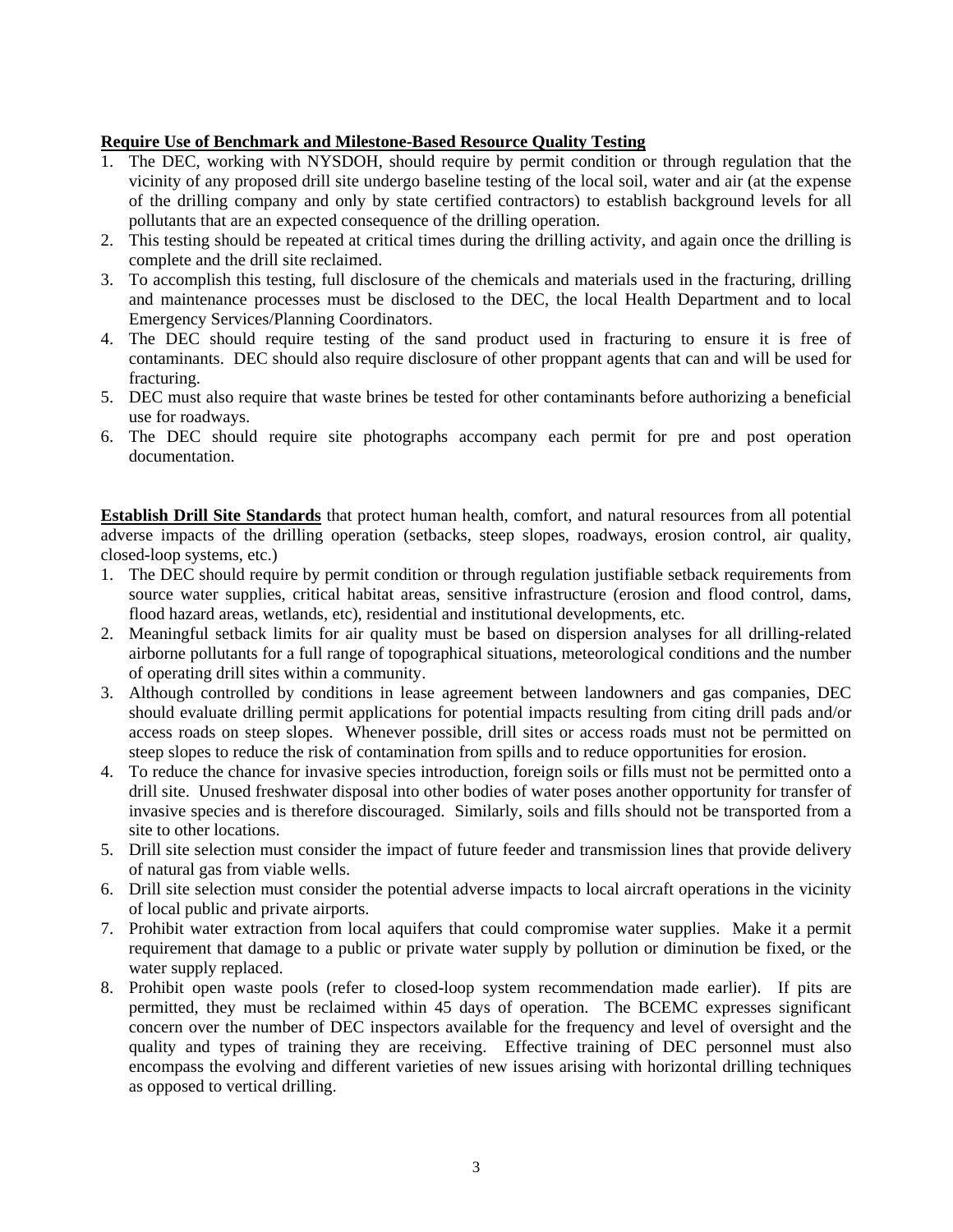- 9. Prohibit storage of waste materials and unused equipment on a drill site once the drilling and fracturing operations are complete.
- 10. Mandate adequate security fencing and other measures to securely confine drilling equipment and materials.
- 11. Require certification and proof that vertical casing design will withstand pressures greater than those documented for any gas drilling activities. The steel and cement used in these casings must meet minimum strength standards and be capable of maintaining integrity for at least 100 years.
- 12. Extended horizontal drilling should be encouraged so that larger spacing pools are established which would reduce the effective footprint of drilling within a locality.
- 13. Reclamation plans should be developed and approved prior to allowing any drilling. These plans must include ecosystem recovery and address habitat improvements or enhancements, as appropriate for the site under consideration.
- 14. Waste tanks or lined pits present a type of visual pollution for the landscape. The DEC should ensure that measures are taken to measure and minimize visual pollution impacts with fencing, vegetative buffers, or other practical means of screening.

**Transmission Infrastructure Standards** (size and location of pumping/compressor stations, issues of eminent domain for transmission lines, density, impacts upon ecosystems/habitats, etc.)

- 1. Pumping/compressor stations should be sited where they do not lower residential quality of life or adversely impact sensitive wildlife.
- 2. Although the Public Service Commission has jurisdiction over feeder and transmission lines, the DEC should keep in mind full build out possibilities and permit wells that best use existing utility corridors to the maximum extent possible. Perhaps site specific EISs should be required to determine the overall environmental impact of the full build out scenario.
- 3. Feeder and transmission lines should be sited and designed to minimize fragmentation of local ecosystems.

# **Require Application of 'Conservatively' Acceptable Contamination Standards**

- 1. Standards for defining unacceptable and unsafe concentrations for the pollutants associated with gas drilling and gas delivery should be based on science, without any political leveraging.
- 2. Total pollutant concentration levels from multiple pollutants should be no more than the minimum acceptable concentration of any one of the pollutants in question. This is necessary since risk assessment to human health is determined one pollutant at a time. The impact of exposure to multiple pollutants is not understood, so a conservative approach should be adopted.

### **Enforcement: Creative Methods for Insuring Affordable and Effective Policing of Industry**

- 1. Since the extent of drilling proposed in New York will likely over-extend the manpower resources currently employed by NYS DEC, delegation of authority to county or municipal entities, with appropriate training, should be considered for providing regulatory oversight of drilling and pipeline operations.
- 2. This authority could also be granted to private environmental firms, again with appropriate training.
- 3. Funding to employ additional regulatory personnel could be accomplished through well permit and registration fees, a natural resource depletion tax, increased fees for violations or other similar mechanisms.
- 4. Adequate bonding for the reclamation or closure of drill sites should be required. This could serve as a deterrent to less-than-environmentally friendly practices.
- 5. DEC should increase fees for penalties and use the funds to establish corrective action funds as in the state's hazardous waste site remediation programs.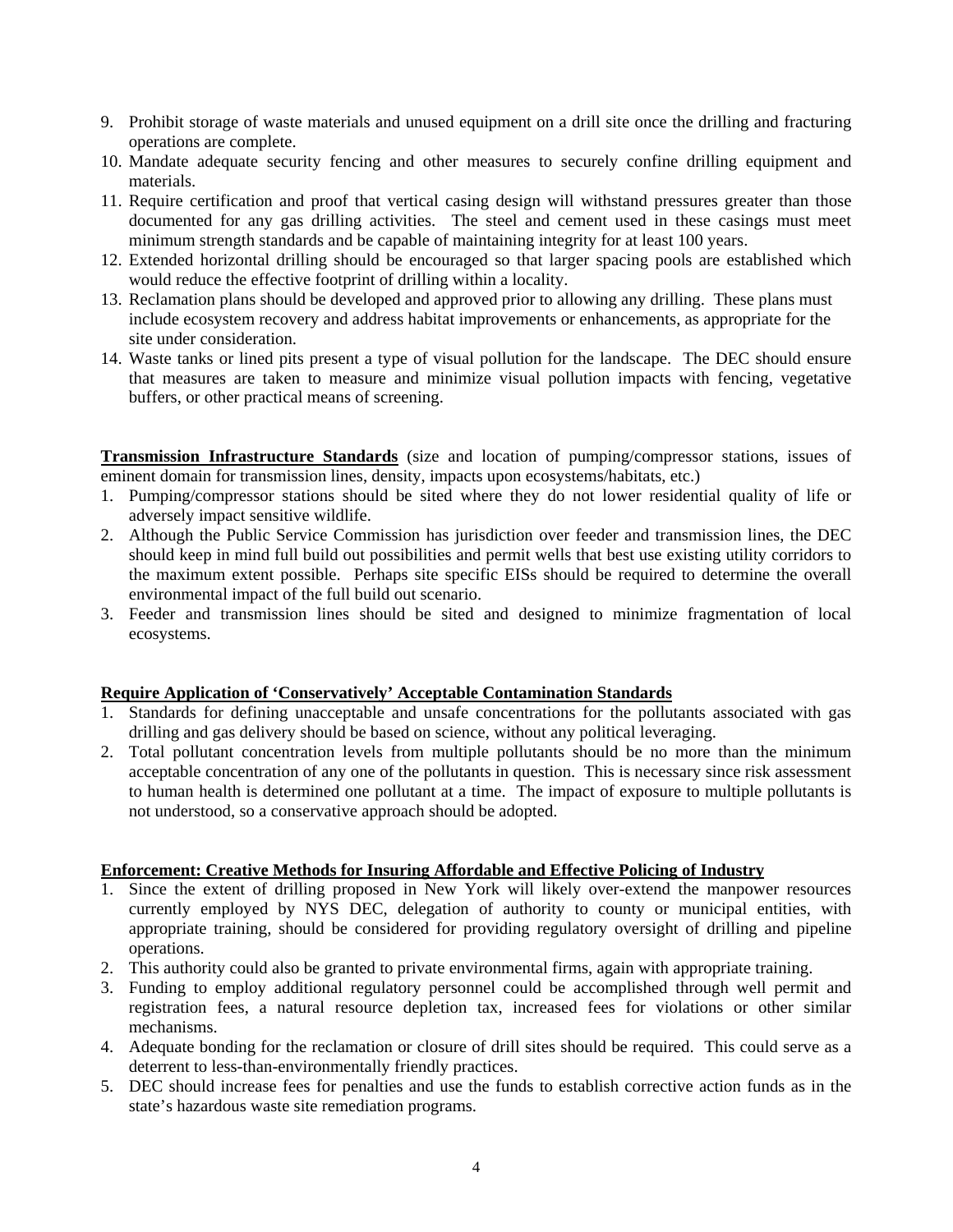6. The DEC should establish an industry-specific (drilling) complaint hotline for each DEC region.

# **Require Standards for Use of Local Water (and other) Resources**

- 1. As stated previously, no water for drilling should be taken from local aquifers, which are critical resources for local municipalities, agriculture, and private residential wells.
- 2. Any water withdrawals from local streams or lakes must be coordinated with current weather conditions (such as drought or flood situations).
- 3. Any water withdrawals from local streams or lakes must be coordinated with NYS DEC Division of Wildlife, NYS DEC Division of Water Resources and the appropriate River Basin Commissions.
- 4. No streams or lakes should be used as a location for waste disposal from any well site.

## **Require Standards for Disposal and Re-Use of Waste Products**

- 1. A disposal plan for all waste materials associated with the drilling operation must be accepted *before* a drilling permit is issued.
- 2. Waste disposal plans should not propose burying or burning of wastes at any location.
- 3. Waste disposal plans should not include dumping into any bodies of water, streams, or wetlands.
- 4. Haulers with valid NYCRR Part 364 Waste Transport Permits will transport waste fluids for disposal. DEC should maintain a list of certified reputable haulers as part of their oversight and enforcement of this expanding sector of the industry.
- 5. Steel holding tanks for waste fluids are encouraged and preferred over open pits. DEC should ensure tank safety in terms of corrosion and defects in seams, etc.
- 6. Pit liner specification and details are necessary in addition to general performance standards to ensure that compliance and adequate maintenance of a liner system can halt pollution.
- 7. If brine wastes are permitted for discard along roads for dust control, the brine should be required to be tested for other contaminants that were used in the fracturing fluids and deemed "chemical-free".
- 8. Any radioactive waste must be treated in at least the same manner as medical radioactive waste.
- 9. The re-use of fracturing waste products should be encouraged.

# **Require Full Build-Out Analysis (include combined impact from all forms of gas drilling and transportation)**

- 1. An assessment of the full impact of multiple drill sites, access roads, feeder and transportation pipelines and compressor/pumping stations within a community is necessary to determining the full environmental impact of this large-scale industrial enterprise.
- 2. The cumulative impact of increased truck traffic, drilling equipment operation, well venting and burnoff, and pipeline compressor station operations on local air quality must be assessed and mitigated.
- 3. The impact of light and noise pollution due to increased truck traffic, drilling equipment operation at multiple well sites, well venting and burn-off, and pipeline compressor station operations must be assessed and mitigated.
- 4. The impact of multiple drilling operations upon local soil and water quality due to water withdrawals and waste disposal must be assessed and mitigated.
- 5. The cumulative impact of multiple access roads, drill sites and pipelines upon the quality of local habitats and ecosystems, and the ensuing impact to flora and fauna must be assessed and mitigated. A regional plan for minimizing the spread of invasive species and minimizing ecosystems fragmentation must be developed.
- 6. The cumulative impact of multiple access roads, drill sites and pipelines upon local agriculture must be assessed and mitigated.